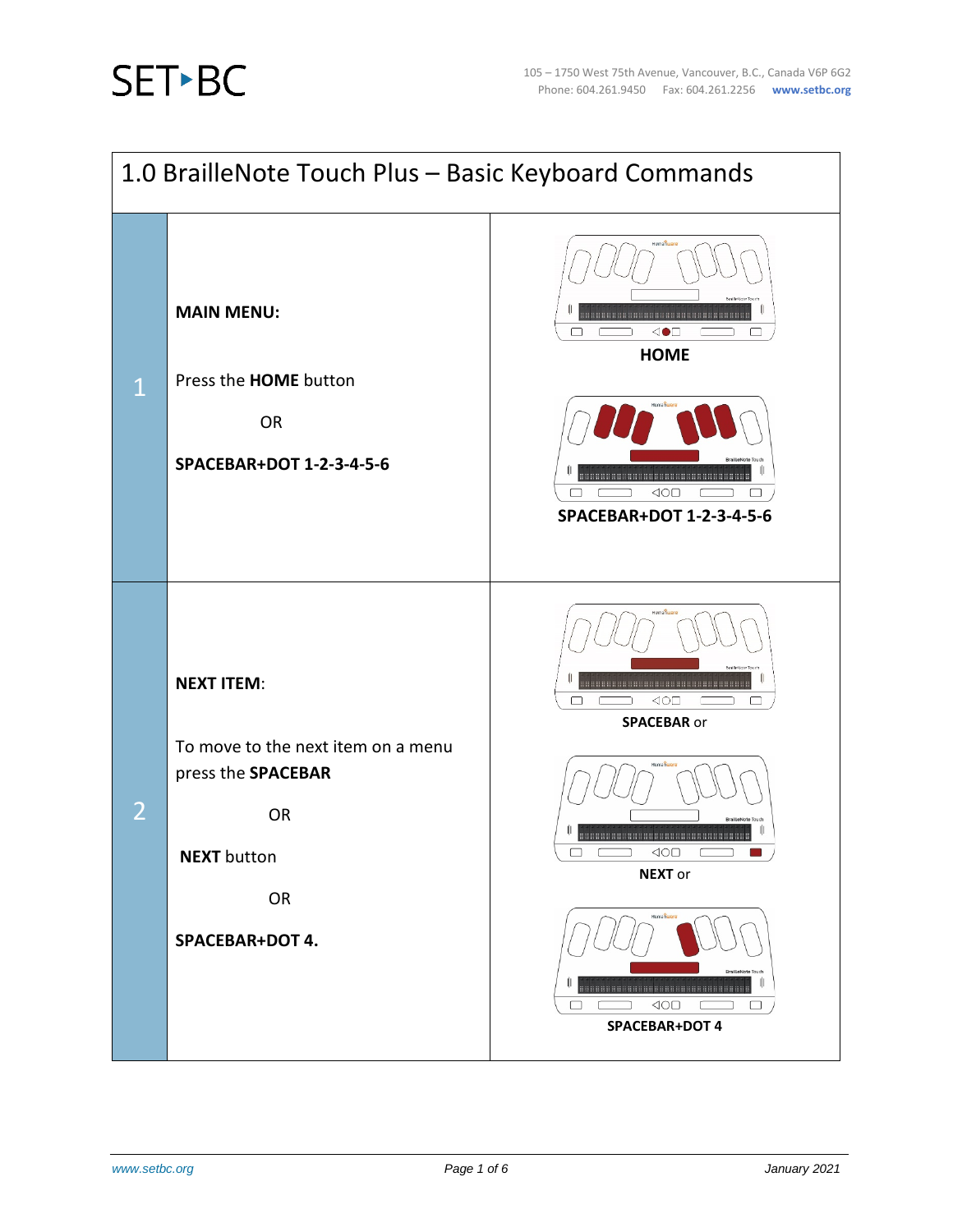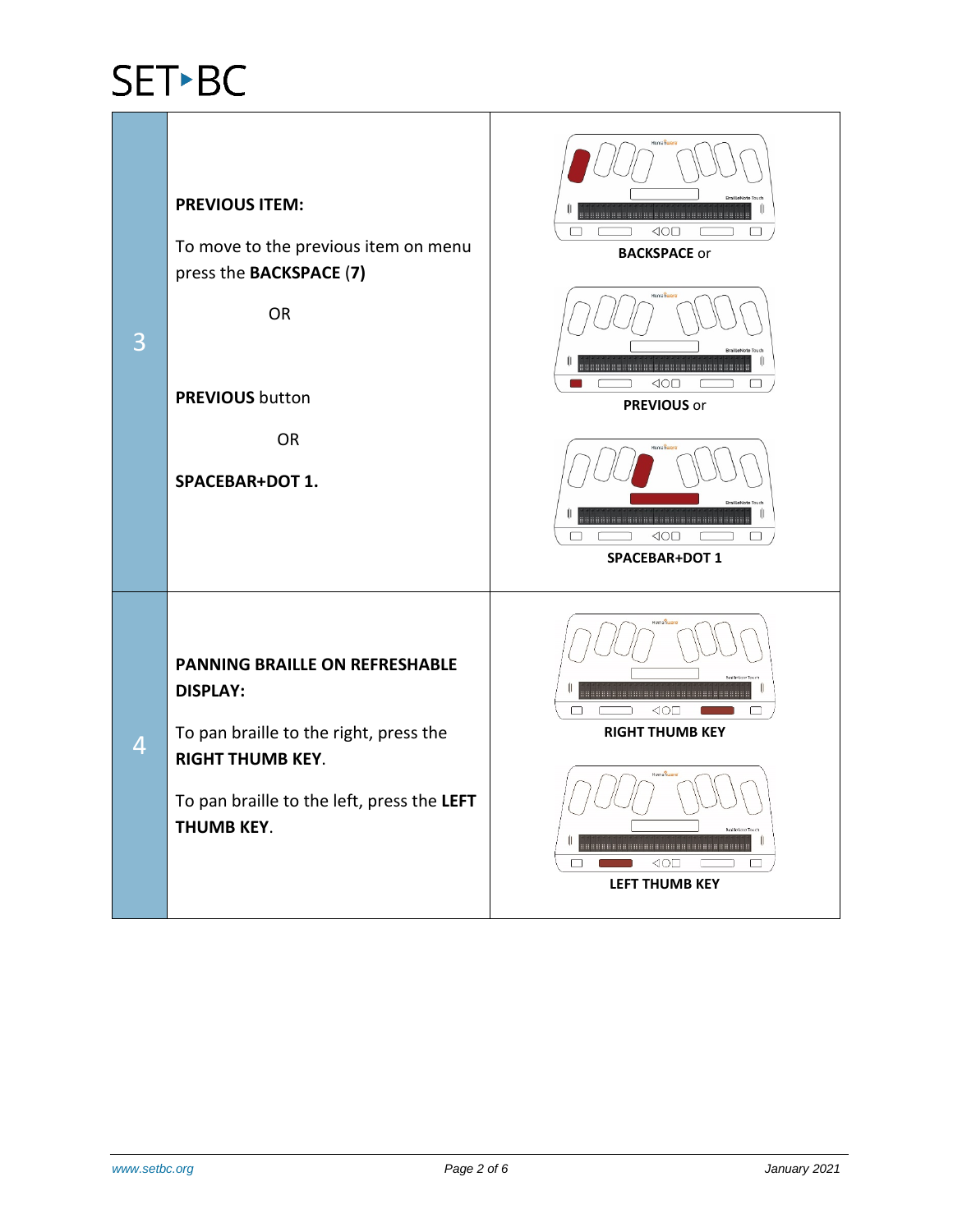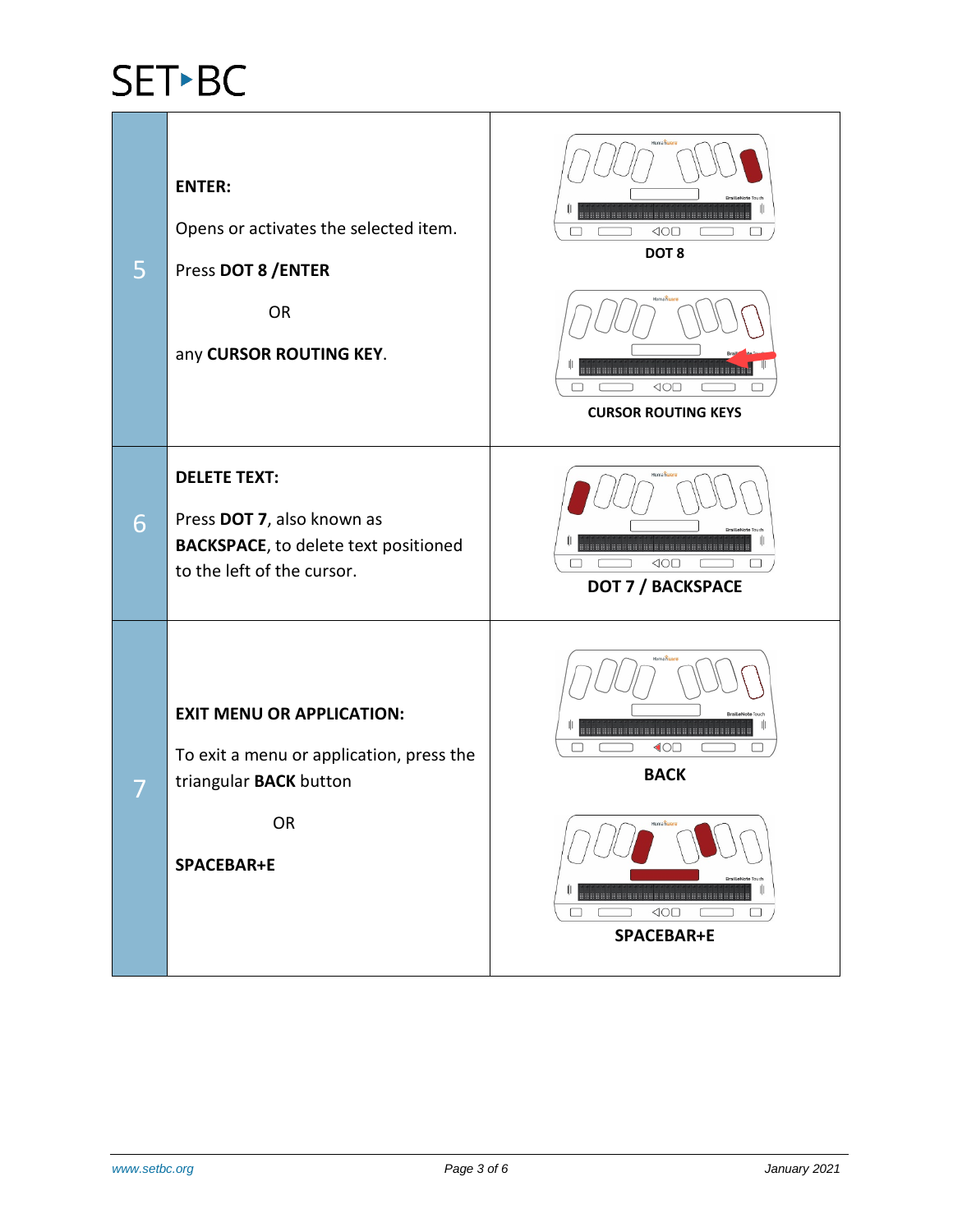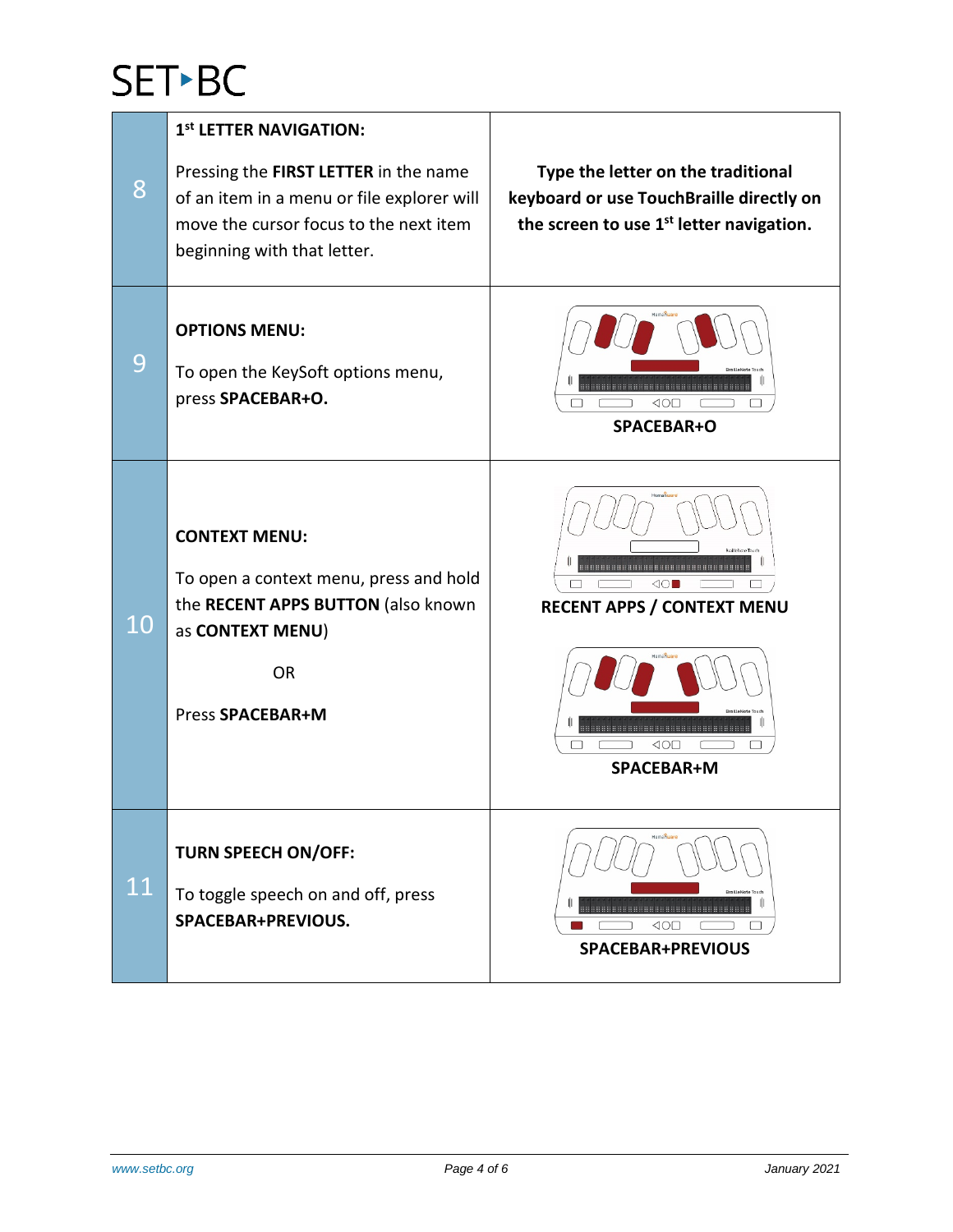# SET<sup>></sup>BC

| 12 | <b>STOP SPEECH WHILE SPEAKING:</b><br>To stop the speech while device is<br>speaking, press BACKSPACE+ENTER. | <b>Humanuar</b><br><b>RrailleNote</b><br>⊲o⊡<br><b>BACKSPACE+ENTER</b> |
|----|--------------------------------------------------------------------------------------------------------------|------------------------------------------------------------------------|
| 13 | TURN VISUAL DISPLAY ON/OFF:<br>To toggle visual display on and off, press<br>SPACEBAR+NEXT.                  | Humanua<br>,,,,,,,,,,,,,,,,,,,,,,,,,,,,,,,,,,,<br>40E<br>SPACEBAR+NEXT |
| 14 | <b>CURRENT DATE:</b><br>To announce the current date, press<br>ENTER+D.                                      | $\triangle$ O $\Box$<br><b>ENTER+D</b>                                 |
| 15 | <b>CURRENT TIME:</b><br>To announce the current time, press<br>ENTER+T.                                      | ⊲o⊡<br><b>ENTER+T</b>                                                  |
| 16 | <b>BATTERY STATUS:</b><br>To announce battery level, press<br>ENTER+P.                                       | Humanuar<br>$\triangleleft$ O $\Box$<br><b>ENTER+P</b>                 |